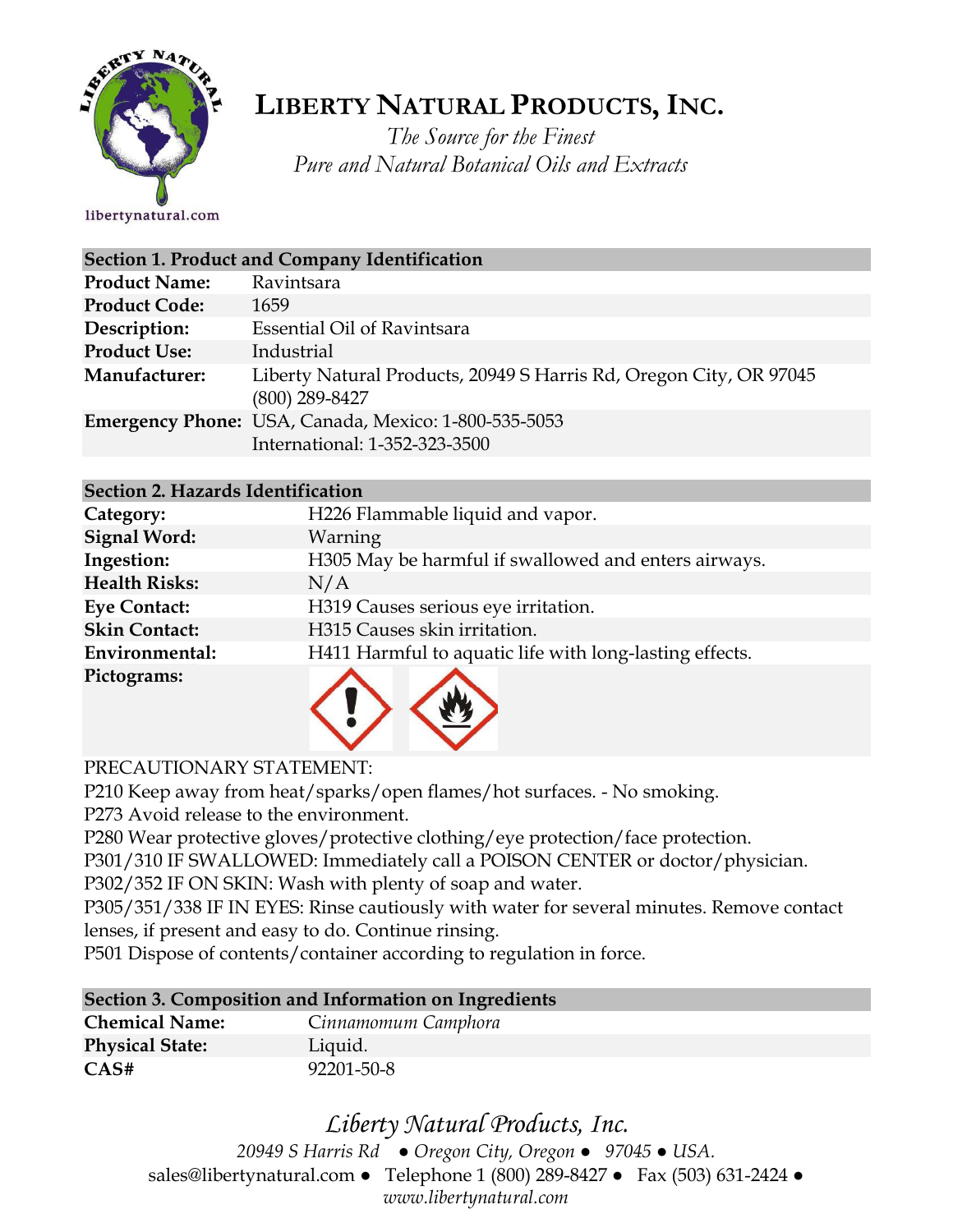| Impurities:                | None. |
|----------------------------|-------|
| <b>Trade Secret Claim:</b> | None. |

| <b>Section 4. First Aid Measures</b> |                                                                                                                                |
|--------------------------------------|--------------------------------------------------------------------------------------------------------------------------------|
| Eyes:                                | Remove contact lenses if applicable. Flush with plenty of water or<br>eye was solution for 15 minutes. Get medical attention.  |
| <b>Skin Contact:</b>                 | Remove contaminated clothing. Wash with soap and flush with<br>plenty of water. Seek medical attention if irritation persists. |
| Inhalation:                          | Avoid gross inhalation of fumes. Remove to fresh air and seek<br>medical attention if needed.                                  |
| Ingestion in excess:                 | Do not induce vomiting. Rinse mouth with water. Contact poison<br>control center or seek medical attention immediately.        |
| <b>Emergency Care:</b>               | Contact local emergency provider. For non-emergency, contact<br>primary care provider.                                         |
| PPE:                                 | Gloves, lab coat or uniform, safety glasses, eyewash, safety shower.                                                           |

| <b>Section 5. Fire-Fighting Measures</b>     |                                                                                                                                                                                                                                                                           |                                              |
|----------------------------------------------|---------------------------------------------------------------------------------------------------------------------------------------------------------------------------------------------------------------------------------------------------------------------------|----------------------------------------------|
| Flammability:                                | Flammable.                                                                                                                                                                                                                                                                |                                              |
| <b>Extinguishing Media:</b>                  | <b>SUITABLE:</b><br><b>NON SUITABLE:</b>                                                                                                                                                                                                                                  | $CO2$ , foam, extinguishing powder<br>Water. |
| <b>Special Fire-Fighting Procedure:</b>      | Do not use direct water jet on burning material. Fire<br>fighters should wear positive pressure self-contained<br>breathing apparatus. Cool containers exposed to<br>flame with water spray. Spray extinguishing media<br>directly onto base of fire.                     |                                              |
| <b>Unusual Fire and Explosion Hazards:</b>   | Essential and vegetable oils have the potential to self-<br>heat and contribute to spontaneous combustion when<br>resent on fabrics. Caution should be exercised in the<br>storage and launder of fabrics exposed to oils. Carbon<br>oxides are produced upon combustion. |                                              |
| <b>PPE</b> and Precautions for Firefighters: | Protect skin and eyes.                                                                                                                                                                                                                                                    |                                              |

| <b>Section 6. Accidental Release Measures</b> |                                                                                                                                                                                                                    |  |
|-----------------------------------------------|--------------------------------------------------------------------------------------------------------------------------------------------------------------------------------------------------------------------|--|
| <b>Personal Precautions:</b>                  | Follow company emergency procedures. Wear protective<br>equipment and keep unprotected persons away. Keep away<br>from ignition sources. Ensure area is well ventilated and<br>avoid contact with eyes and mucous. |  |
| <b>Environmental Precautions:</b>             | Do not dispose in sewer or in any natural environment.                                                                                                                                                             |  |
| Containment:                                  | Absorb with clay, sand, or other non-combustible material.<br>Prevent entry into waterways, sewers, and confined areas.                                                                                            |  |
| Clean Up:                                     | Disposal must be made according to official regulations.<br>Recover in a tightly sealed container. Wash with plenty of<br>water after complete elimination of the product.                                         |  |

*Liberty Natural Products, Inc. 20949 S Harris Rd ● Oregon City, Oregon ● 97045 ● USA.*  sales@libertynatural.com *●* Telephone 1 (800) 289-8427 ● Fax (503) 631-2424 *● www.libertynatural.com*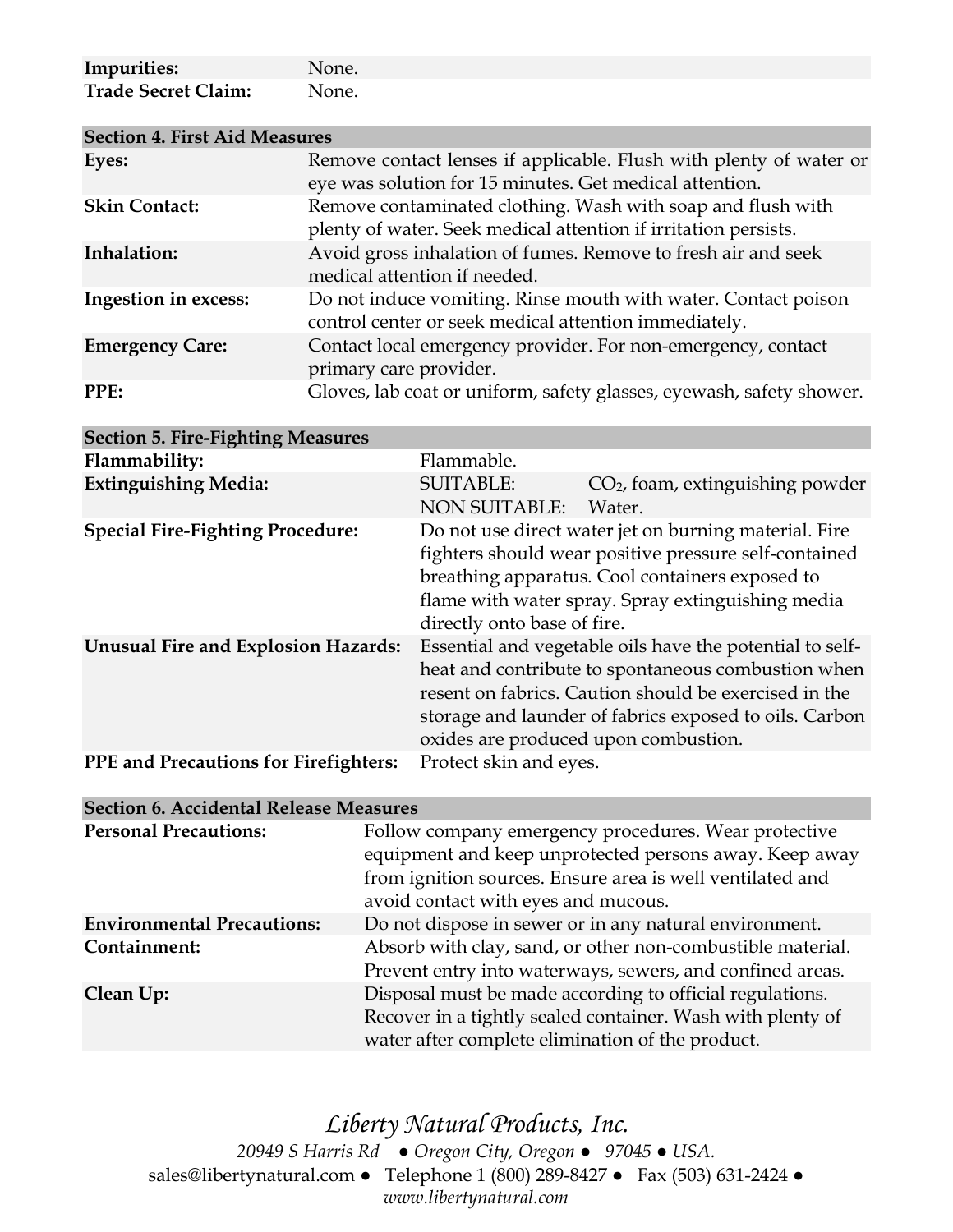| Section 7. Handling and Storage |                                                                                                                                                                                                                       |  |
|---------------------------------|-----------------------------------------------------------------------------------------------------------------------------------------------------------------------------------------------------------------------|--|
| <b>Handling Precautions:</b>    | Follow good industrial practice as to good housekeeping,<br>personal hygiene and avoidance of prolonged or repeated<br>contact with the skin or eyes. Wear eye protection, gloves<br>and aprons. Ventilate area well. |  |
| <b>Storage Precautions:</b>     | Store in an area that is cool, dry and well-ventilated.                                                                                                                                                               |  |
| Other:                          | See Section 8                                                                                                                                                                                                         |  |

| <b>Section 8. Exposure Controls/Personal Protection</b> |                                                           |  |  |
|---------------------------------------------------------|-----------------------------------------------------------|--|--|
| <b>Engineering Controls:</b>                            | Keep away from foodstuffs, beverages and feed. Avoid      |  |  |
|                                                         | contact with the eyes.                                    |  |  |
| <b>Respiratory Protection:</b>                          | Assure a good ventilation of work place. Avoid casual     |  |  |
|                                                         | breathing of vapors.                                      |  |  |
| <b>Hand Protection:</b>                                 | Plastic or synthetic rubber impermeable gloves            |  |  |
| <b>Eye Protection:</b>                                  | Wear safety glasses. Keep eyewash bottle with clean water |  |  |
|                                                         | handy.                                                    |  |  |
| <b>Skin and Body Protection:</b>                        | Clothes for chemical protection to avoid contact.         |  |  |
| Ingestion:                                              | Do not eat, drink and smoke while using.                  |  |  |
| <b>Industrial Hygiene:</b>                              | Follow your company policy.                               |  |  |
| <b>OSHA Permissible Exposure Limits (PELs):</b>         | N/A                                                       |  |  |
| <b>ACGIH Threshold Limit Values:</b>                    | N/A                                                       |  |  |
|                                                         |                                                           |  |  |

| <b>Section 9. Physical and Chemical Properties</b> |                                                    |  |  |
|----------------------------------------------------|----------------------------------------------------|--|--|
| Appearance:                                        | Clear, colorless to slight yellow/green liquid oil |  |  |
| <b>Upper/Lower Flammability:</b>                   | N/A                                                |  |  |
| Odor:                                              | Camphoraceous                                      |  |  |
| <b>Vapor Pressure:</b>                             | N/A                                                |  |  |
| <b>Odor Threshold:</b>                             | N/A                                                |  |  |
| <b>Vapor Density:</b>                              | N/A                                                |  |  |
| pH:                                                | N/A                                                |  |  |
| <b>Relative Density:</b>                           | N/A                                                |  |  |
| <b>Melting Point:</b>                              | N/A                                                |  |  |
| <b>Freezing Point:</b>                             | N/A                                                |  |  |
| Solubility:                                        | N/A                                                |  |  |
| Initial Boiling Point and Boiling Range: $N/A$     |                                                    |  |  |
| <b>Flash Point:</b>                                | 122°F / 50°C                                       |  |  |
| <b>Evaporation Rate:</b>                           | N/A                                                |  |  |
| <b>Flammability Category:</b>                      | N/A                                                |  |  |
| <b>Partition Coefficient:</b>                      | N/A                                                |  |  |
| <b>Auto-ignition Temperature:</b>                  | N/A                                                |  |  |
| <b>Decomposition Temperature:</b>                  | N/A                                                |  |  |
| Viscosity:                                         | N/A                                                |  |  |
| <b>Specific Gravity:</b>                           | $0.90 - 0.92$ at $20^{\circ}$ C                    |  |  |

## *Liberty Natural Products, Inc.*

*20949 S Harris Rd ● Oregon City, Oregon ● 97045 ● USA.*  sales@libertynatural.com *●* Telephone 1 (800) 289-8427 ● Fax (503) 631-2424 *● www.libertynatural.com*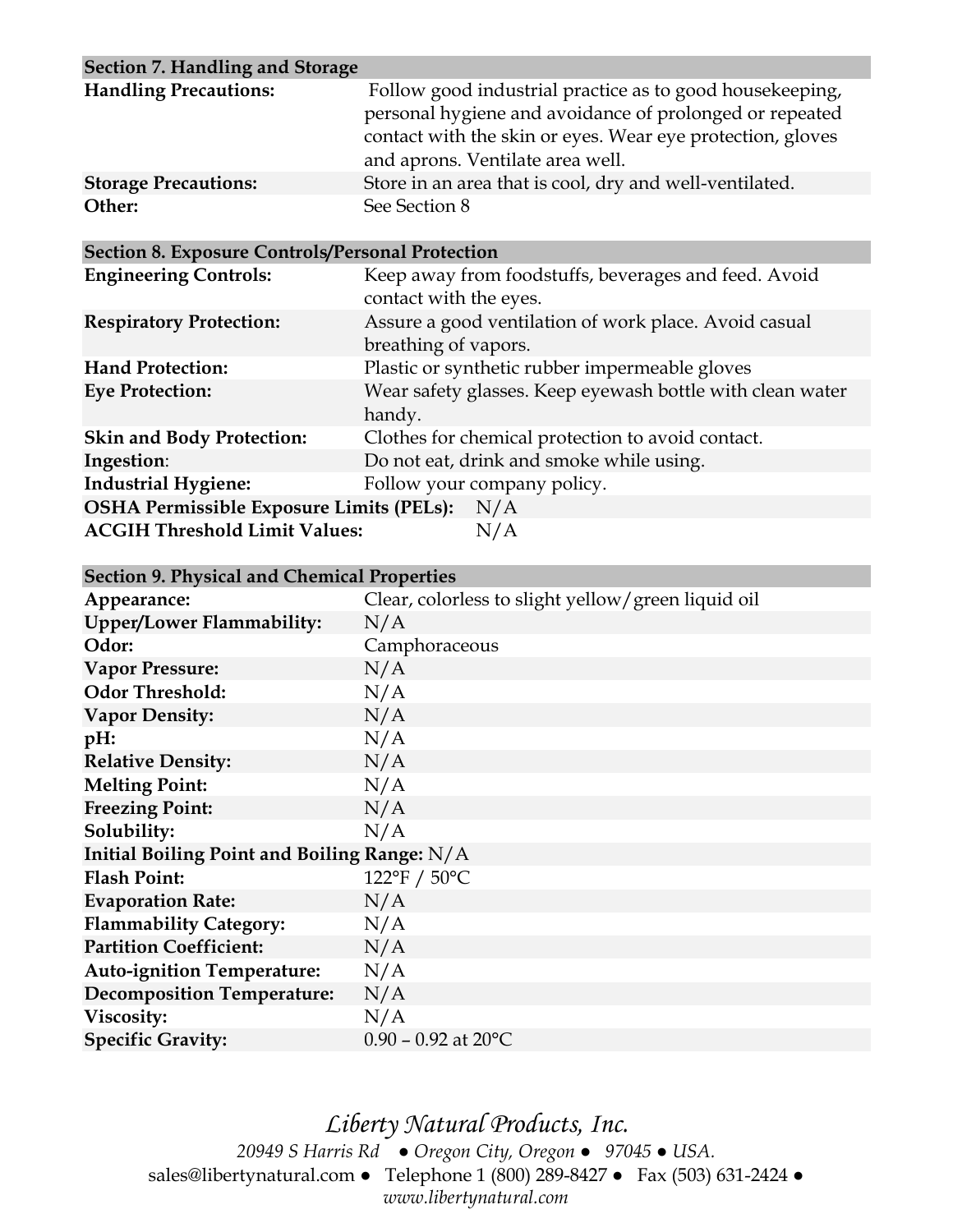| Section 10. Stability and Reactivity         |                            |                                                               |  |  |
|----------------------------------------------|----------------------------|---------------------------------------------------------------|--|--|
| Stability:                                   |                            | Stable under normal circumstances. Avoid heat and ignition    |  |  |
|                                              | sources.                   |                                                               |  |  |
| Avoid:                                       |                            | Excessive heat, sources of ignition, strong acids alkali or   |  |  |
|                                              |                            | oxidizing agents.                                             |  |  |
| Incompatibility:                             |                            | Undetermined                                                  |  |  |
| Hazardous Byproducts:                        |                            | Carbon monoxide and unidentified organic compounds may        |  |  |
|                                              |                            | be formed during combustion.                                  |  |  |
| Other:                                       | None                       |                                                               |  |  |
|                                              |                            |                                                               |  |  |
| <b>Section 11. Toxicological Information</b> |                            |                                                               |  |  |
| <b>Toxicological and Health Effects:</b>     |                            | Not available                                                 |  |  |
| <b>Likely Routes of Exposure:</b>            |                            | Eyes, nose, mouth, skin.                                      |  |  |
| <b>Signs and Symptoms of Exposure:</b>       |                            | Can cause skin irritation, eye irritation/damage,.            |  |  |
| LD50 (median lethal dose):                   |                            | Not available.                                                |  |  |
| <b>Listed NTP Carcinogen:</b>                |                            | N/A                                                           |  |  |
| <b>INGESTION:</b>                            |                            | N/A                                                           |  |  |
|                                              |                            |                                                               |  |  |
| Section 12. Ecological Information           |                            |                                                               |  |  |
| <b>TOXICITY:</b>                             |                            | Very toxic to aquatic organisms, may cause long-term          |  |  |
|                                              |                            | adverse effects in the aquatic environment                    |  |  |
| PERSISTENCE / DEGRADABILITY:                 |                            | No information available.                                     |  |  |
| <b>BIOACCUMULATION POTENTIAL:</b>            |                            | No information available.                                     |  |  |
| <b>RESULTS OF PBT AND vPvB</b>               |                            |                                                               |  |  |
| <b>ASSESSMENT:</b>                           |                            | No information available.                                     |  |  |
| <b>MOBILITY IN SOIL:</b>                     |                            | Don't allow product to reach ground water, water              |  |  |
|                                              |                            | course or sewage system.                                      |  |  |
| <b>OTHER ADVERSE EFFECTS:</b>                |                            | N/A                                                           |  |  |
|                                              |                            |                                                               |  |  |
| <b>Section 13. Disposal Considerations</b>   |                            |                                                               |  |  |
| <b>Disposal Containers:</b>                  |                            | To comply with the regulations and prefectural orders in use. |  |  |
|                                              |                            | Throwing out forbidden. Packaging must be well emptied.       |  |  |
| <b>Waste Disposal:</b>                       | N/A                        |                                                               |  |  |
| <b>Special Considerations:</b>               |                            | Must be specially treated adhering to official regulations.   |  |  |
| <b>Section 14. Transport Information</b>     |                            |                                                               |  |  |
| <b>UN Number:</b>                            | <b>UN 1169</b>             |                                                               |  |  |
| <b>UN Shipping Name:</b>                     | Extracts, Aromatic, Liquid |                                                               |  |  |
| <b>Transport Hazard Class:</b>               | 3                          |                                                               |  |  |
| <b>Packing Group Number:</b>                 | III                        |                                                               |  |  |
| <b>Stowage and Handling:</b>                 | N/A                        |                                                               |  |  |
|                                              |                            |                                                               |  |  |
| <b>Section 15. Regulatory Information</b>    |                            |                                                               |  |  |

**Product Regulations:** N/A

*Liberty Natural Products, Inc. 20949 S Harris Rd ● Oregon City, Oregon ● 97045 ● USA.*  sales@libertynatural.com *●* Telephone 1 (800) 289-8427 ● Fax (503) 631-2424 *● www.libertynatural.com*